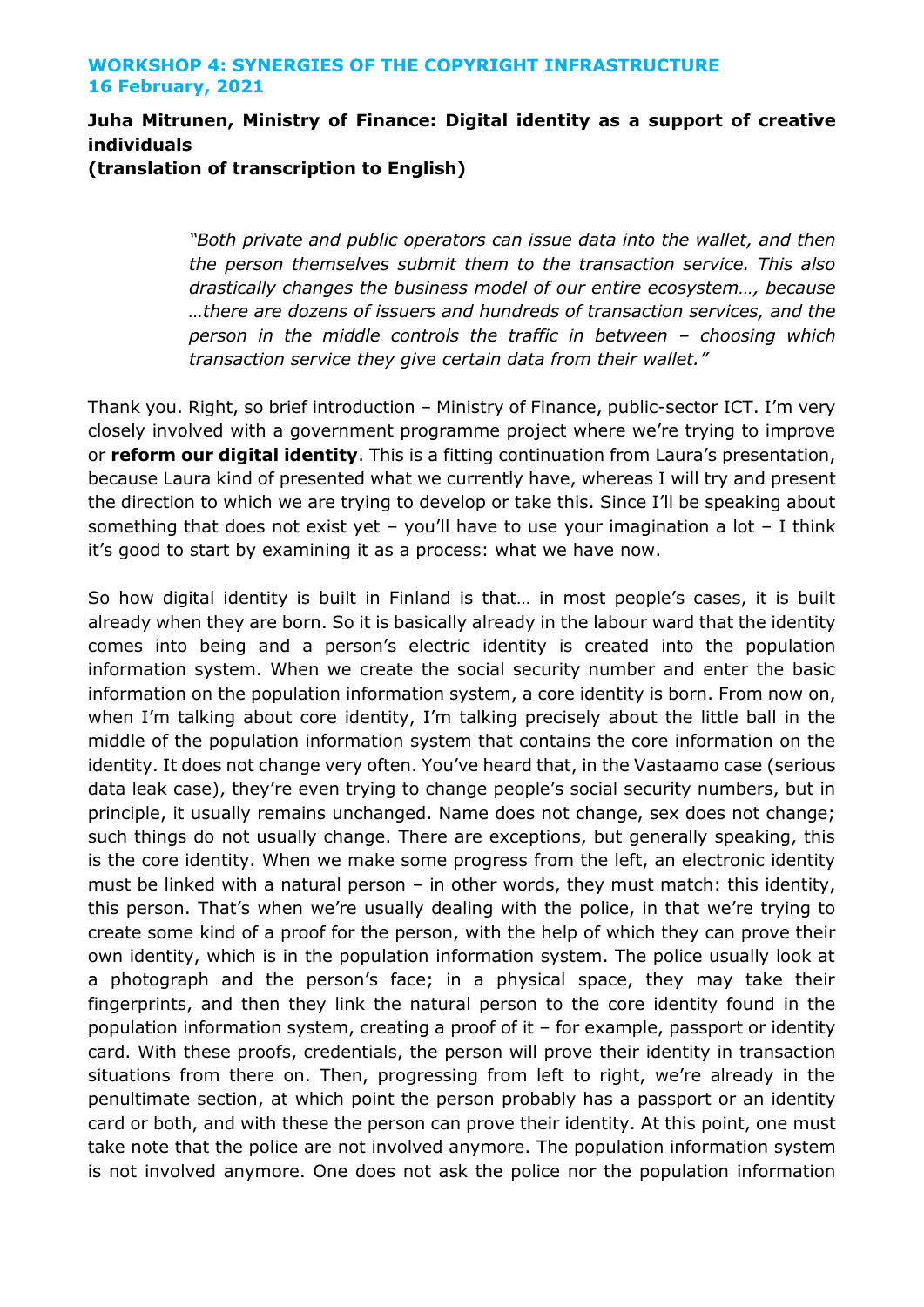system any more questions electronically, rather the person proves their identity wherever they please. This is the basic idea of core identity. The state creates a core identity that can be proved wherever, whenever. There already exists an electronic proof, credential, it is the certificate on the chip of the identity card. In principle, a person could prove their identity in electronic situations with the help of the stateproduced core identity proof. In which case, there wouldn't be any service providers in between. Unfortunately, the identity card is so difficult to use, because one should have a card reader and a laptop, and we live in such a mobile and fast-paced world right now that the mechanism is outdated  $-$  it's usability is outdated. In fact, the data security is excellent, but the usability is a bit tricky. That is precisely what we're going to develop in this project.

We have basically done the exact same thing as before, but now we're trying to come up, in addition to the physical proof, identity card or passport that is, with a third method which would be enabling the citizen to prove their core identity in both physical and electronic transactions, and it would be easier to use than the chip on the identity card. Then, from the end user's point of view, it is possible to show on one's phone, for example, one's identity card, proving one's identity, when one is retrieving a package from the mail, for example – in case one's left their wallet at home, for example. Or electronically, when one tries to, say, authenticate themselves in a public administration transaction service in a transaction situation. The only difference in… as Laura presented the method of strong electronic authentication, of which there are several: there are bank authentication method, there are mobile operators' authentication method, and as Laura said, the technology hasn't even been defined, rather they are audited, and then they examine whether it's good or not. Basically, one could conceive that competition will arise from this: there will be a new method in addition to all the other methods. But this method has a slightly different role: the idea behind is that the person themself proves their information with the method to the transaction service – and there is no operator between. There is no authentication service or mediation service in between: the transactions truly take place between the person and the transaction service. This also creates difficulties: the transaction service itself must build such technical functionalities that enable it to verify and check the digital proof, whether it's still valid, whether it's authentic, whether it's actually good. Presumably most transaction services don't bother doing that themselves. Some of the big ones may do that themselves, but most still request verification and validation from an authentication service or a mediation service or some other service provider. As a result, authentication services remain in the picture, but one can say that, if a transaction service wants to do that from beginning to end themselves, it is possible. That's the idea behind core identity.

Now if we think about what it is that actually has to be executed in the government programme project, what are the new things that we seek to create here, the very first thing is that the state should, first of all, be able to produce electronic methods. If we cannot produce them, we cannot make such a solution. Then if we move on, we come to things we cannot do in our current strong electronic authentication. For example, it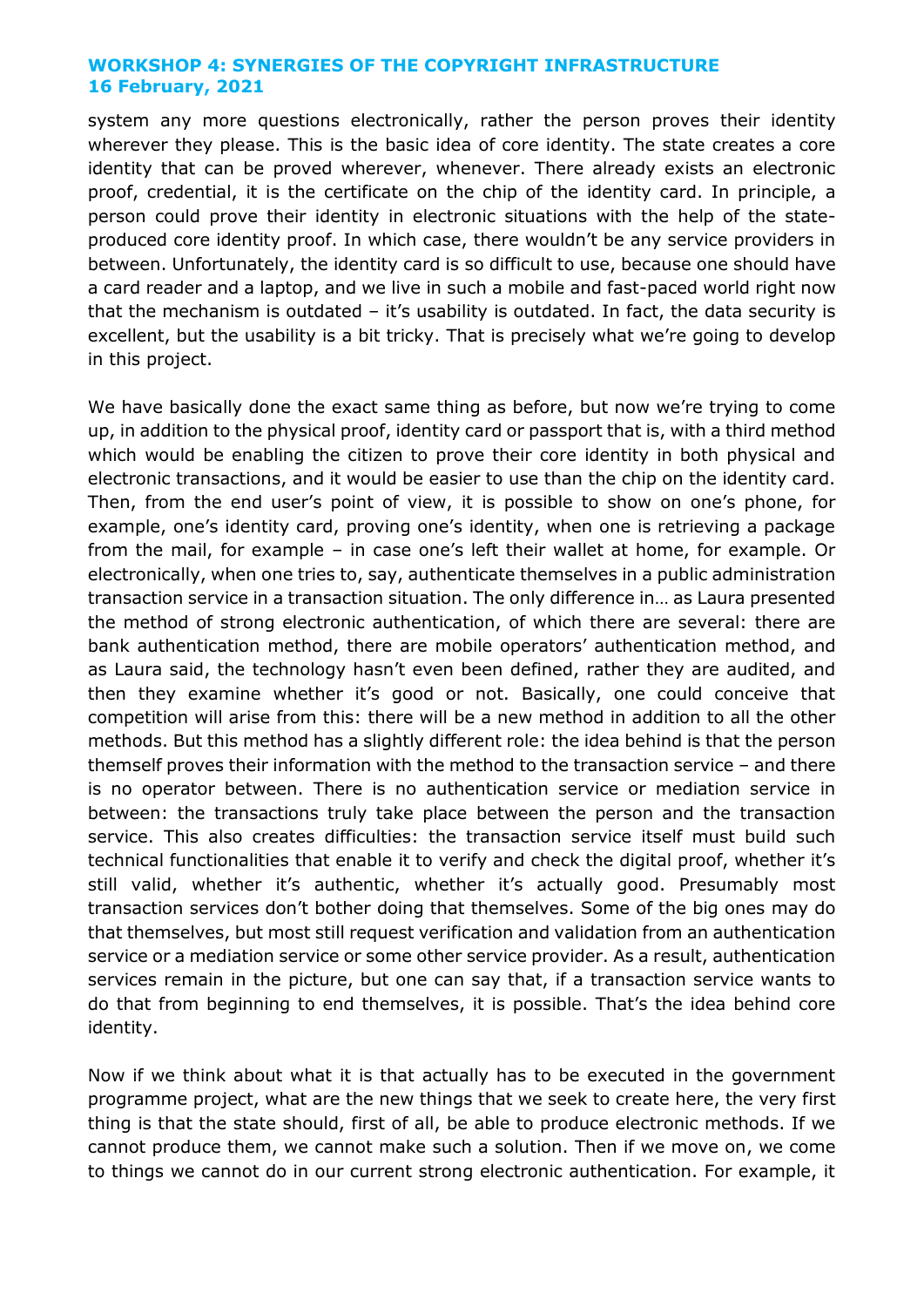is not possible to authenticate foreigners, because they have no Finnish bank IDs or a SIM card from a Finnish mobile phone operator. Foreigners also tend not to have their information on the [Finnish] population information service, so we are forced to do some homework, in addition to which we have to think about how one goes about registering a foreigner – they don't necessarily go to the police either; there are many cases where foreigners have no intention to come to Finland: they do the transactions abroad, in their home country, with Finnish services for whatever reason but don't even plan on visiting Finland or working in Finland or something like that.

In these cases, we have to think about how such a person can be registered remotely. How can we authenticate the person's identity in order to create the method of identification – when they're never present? In those cases, we may have to resort to a take-a-picture-of-your-face, take-a-picture-of-your-passport type of solution. We also have to think about what to do with minors, because in principle, things are analogous with passport and identity card: minors also get passports and identity cards. As to what to do with minors, for we have no possibility… for example, banks enable a sort of liability agreement: the bank gives their client the method, but the client signs a liability agreement, stating that they are responsible for it and that they will take good care of the method, and in case they don't do that, the bank has no liability. The state cannot make such an agreement with a citizen.

Instead, we actually have to create the method or instrument of authentication in a way that requires no liability agreement – or we cannot request for one. Currently, there is also an in-between group or an incomplete part of our extremely fine system of strong electronic authentication: there are some cases – it may be a question of cognitive disorder, some kind of an impairment, or alternatively, the person simply does not own a smartphone. In those cases, we have to consider an alternative method, because our primary idea is to make a mobile application, but depending on the results of our studies as to how many people incapable of using a smartphone with a data connection remain, we also really have to assess whether we have to make an alternative method – a USB stick or something similar – for those people who, for whatever reason, are incapable of using the primary method.

This leads us to cross-border authentication. When you authenticate yourself across borders: say, a Finnish person uses a German public-administration service, digitally. There are three things: the German public-administration service does not know our Trust Network, nor is it integrated with it in any technical way. Nor does it know whether it can be trusted or not. Nor does it really know how to pay – there is no agreement between the German public-administration service and the provider, say, a bank. All those things are missing. In that case, authentication must be transmitted from Finland to an EU country – in other words, you do cross-border authentication. It is a task that intrinsically belongs to states, but it leads to problems: the state guarantees a method of authentication, the state pays for the authentication, and the state takes care of the integration points for the German public-administration service so they can do it. That's why it would be very natural for it to also be a state-produced method with which the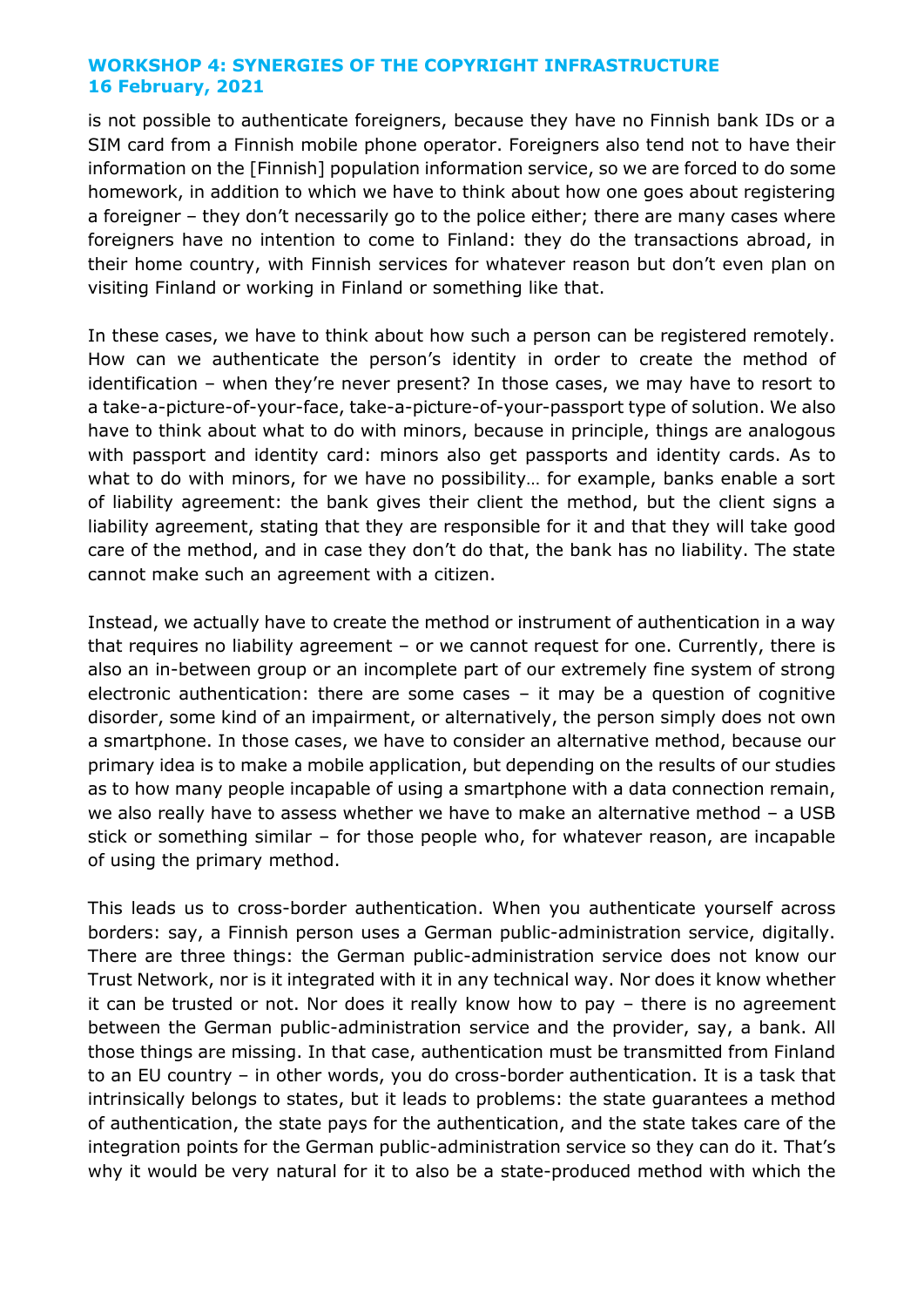authentication is done. You end up with a lot of trouble if you try to integrate all Finnish banks and mobile phone operators with a mediation service, and there are also trust issues, for the German would like to audit all banks and mobile phone operators before they approve of the method of authentication. That's why it would be more natural to do with the state-produced method.

The final section is about **the wallets, into which they collect data concerning**  identity. But the collected data is verified. That means it's not just whatever data, it's not MyData, it's not a personal claim – what it is it's an attribute that some party has verified. Then they make a proof of that which is put into the wallet. In our case, it's mostly about, for example, right to drive or firearms permit or permit to fly or, say, fishing permit. They are permits, rights or data verified by someone in public administration. It is already common today that it gives the person some sort of a proof of it: a document or a card of some kind. But with wallets, all the different digital proofs granted to people can be kept in the same wallet. And one must be careful: we will not get very far while the project is on, until 2022. So I'm sure it will not include everything as of yet. For example, there is much discussion on corona vaccination certificate and whether it should be in the wallet, in which case one could prove that they are vaccinated or that they have had corona, wherever they are. Things like that. But you have to be very… you must not let your imagination run wild; I'm sure that the wallet we'll have made by 2022 will be very simple, and a fancier version will be developed at a later point. If I still have time, I'll discuss the wallet for a bit.

Laura mentioned that eIDAS will be undergoing a reform. The European Union is going to reform their eIDAS specification, in which identification is specified, along with electronic signature practices. According to foreknowledge… note, this is not conclusive, for this is only a rumour. According to foreknowledge, the EU is at least trying to enable such wallets, which would practically mean that the concept of authentication would get broader from what it is currently, i.e. authentication for us means identification. It's mostly just one's name and social security number that we verify and forward to the transaction service. Here, they have clearly broadened the concept in a way that there is the core identity in the wallet, in addition to which there are verified claims: for example, vaccination certificate or certificate of the person's right to drive a passenger car.

The person collects these certificates in their wallet – from different issuers. So there are several issuers. It is not just a bank or a mobile phone operator, rather there are several issuers. Both private and public operators can issue data into the wallet, and then the person themselves submit them to the transaction service. This also drastically changes the business model of our entire ecosystem, because there is not just a single authentication service to take care of everything, with transaction services being only connected to it. Rather there are dozens of issuers and hundreds of transaction services, and the person in the middle controls the traffic in between – choosing which transaction service they give certain data from their wallet. This is all in the future - I am not saying that this will be completed by 2022. What I am saying is that something like this is